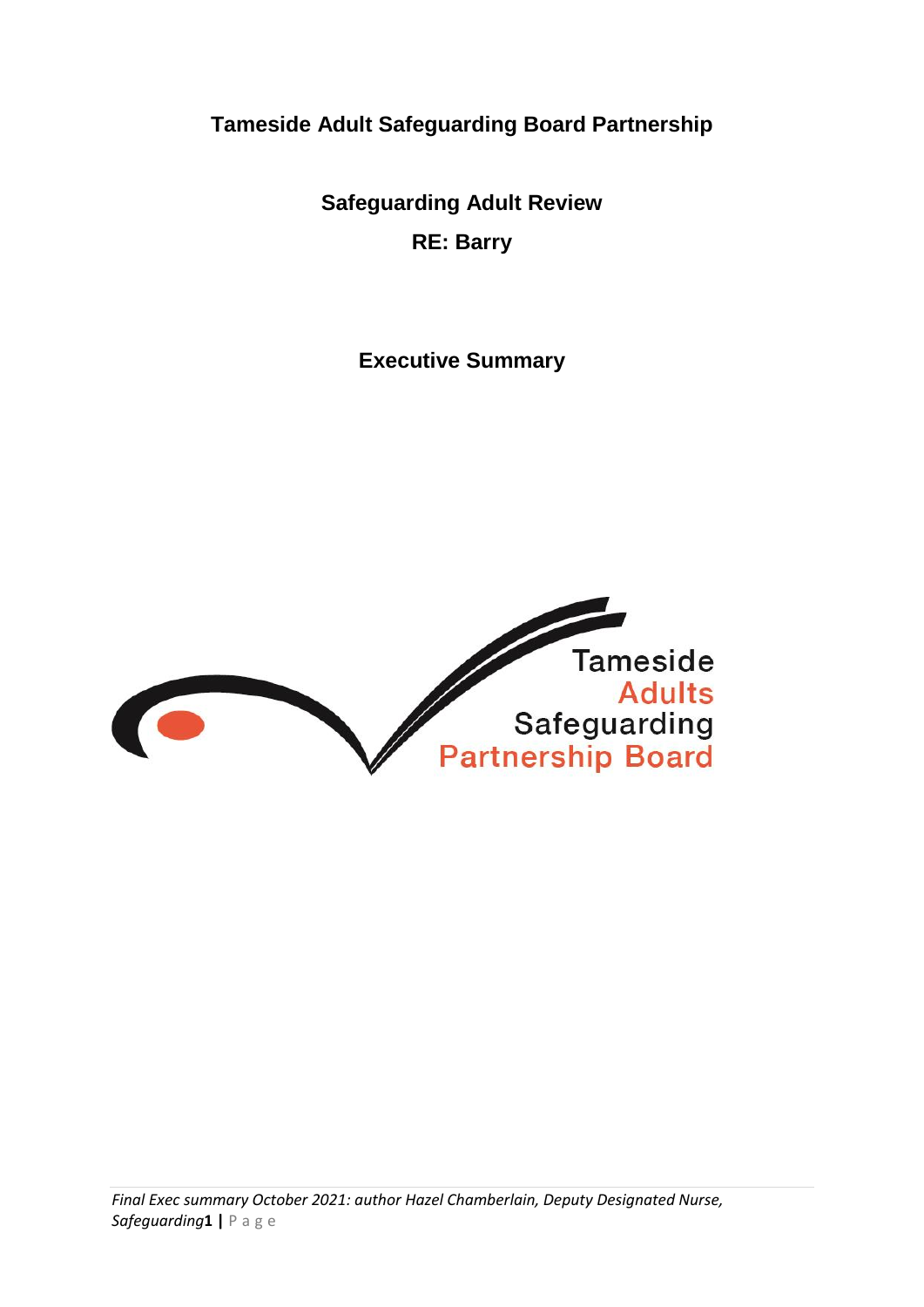| <b>Contents</b>                                                          | Page number |
|--------------------------------------------------------------------------|-------------|
| 1. Introduction                                                          | 3           |
| 2. Terms of Reference of Review                                          | 3           |
| <b>3.</b> The Family and Background Information                          | 4           |
| 4. Analysis                                                              | 5           |
| 5. Overall quality of support offered to Barry and family by<br>agencies | 5           |
| 6. Communication                                                         | 6           |
| 7. Key Worker/ Advocate for families                                     | 7           |
| 8. Specialist Health Services                                            | 8           |
| 9. Care of Family and Carers                                             | 9           |
| 10. The Quality and Frequency of Carers' Assessments                     | 10          |
| 11. Assessment of Mental Capacity                                        | 12          |
| <b>12. Administration of Covert Medications</b>                          | 13          |
| <b>13. Referral to Mental Health Services</b>                            | 13          |
| 14. Conclusion                                                           | 13          |
| 15. Learning and Reflections of Practice                                 | 15          |
| <b>16. Recommendations</b>                                               | 17          |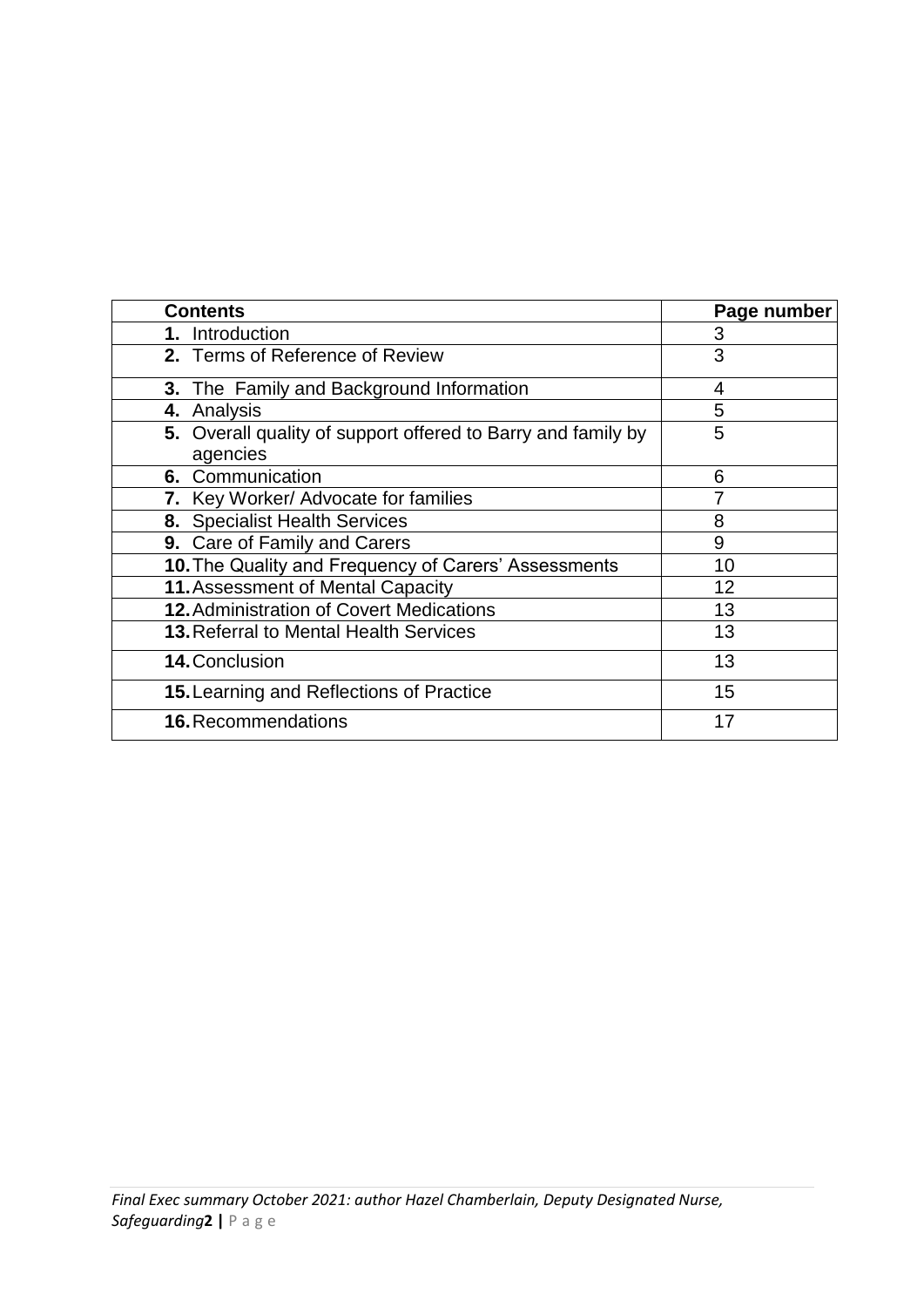# **1. Introduction**

Section 44 of the Care Act 2014 stipulates that the Safeguarding Adult Board (SAB) has a responsibility to authorise the commissioning of a Safeguarding Adults Review (SAR). A review is required to be undertaken if the Board considers that there is significant learning to be gained across partner agencies.

Barry was an 84 year old man who died from natural causes in hospital in 2018. Request was made to Tameside Adult Safeguarding Partnership Board (TASPB) after concerns were raised about the standard of care which Barry received in the final part of his life with the view to consider whether the criteria for a safeguarding adult review had been met. A multi-agency panel reviewed information held by agencies who cared for Barry and decision was made that it was evident that lessons could be learnt about the care received by Barry.

## **2. Terms of Reference of Review**

The review explored the following elements of learning:

- The quality of support offered to Barry and family by agencies. This is especially with respect to reviewing assessments made by practitioners to assess Barry's involvement in decision making about his care including assessment of the level of his understanding.
- The use of advocacy services to ensure that families are able to make their wishes and feelings known to practitioners.
- Role of practitioners in ensuring that clients and families are able to participate in decision making.
- The interface of the Best Interest Assessment with this process. This is with a view to provide assurance that the patients' needs are met and a making safeguarding personal approach applied.

In this context consideration was given to:-

- Supportive decision making with people with capacity.
- Professional approach to explore power and balance.
- Roles of professionals when patients are non-compliant with care.
- The quality and frequency of carers' assessments.
- Practitioner perception of the role of family as carers and the impact on care delivery.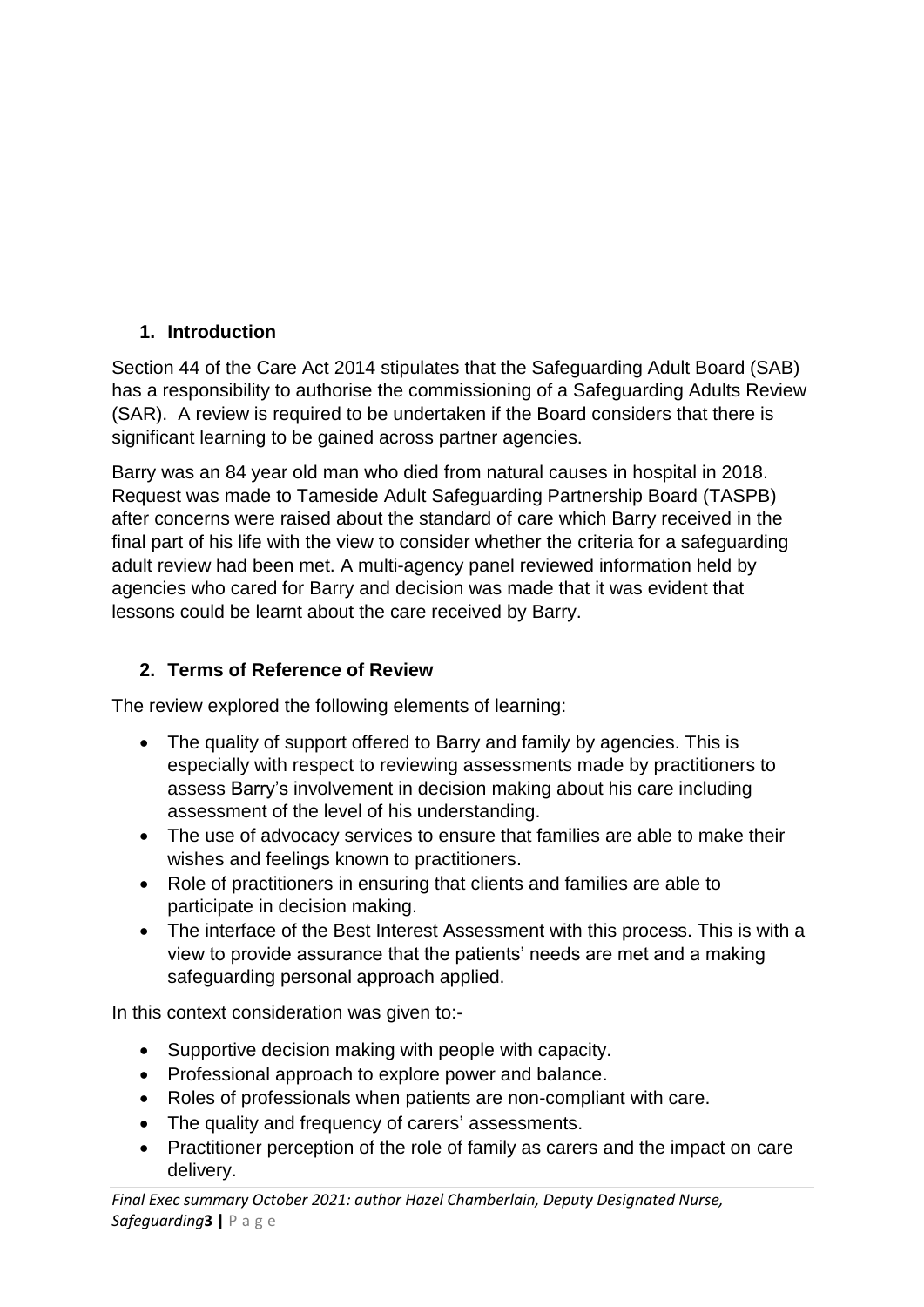The review also promoted opportunities to explore examples of good practice and identify lessons to apply to current and future practice.

# **3. The Family and Background Information**

Barry lived with his wife at their home in Tameside where they had lived for over 40 years. The couple had no children and appeared to have very few extended family. The couple were described as being close. Barry had ran his own business which was well established in the local community. The couple had a shared hobby.

Both Barry and his wife appeared to have some mobility problems and had some difficulty in using the upstairs part of their home. They received equipment to aid daily living from occupational therapy service. This included the installation of a ceiling track hoist.

Barry was diagnosed with vascular Parkinson's symptoms in 2012. He developed cerebral vascular disease and had suffered a number of mini strokes which had caused him to have a left sided palsy and some swallowing difficulties. He also had a diagnosis of vascular dementia.

The Learning Review Panel have been unable to obtain information from Barry's wife since his death. This has been due the wife's own ill health. Until 2016 JH had been Barry's main carer although he appeared to be able to have some independence in his home.

After an inpatient admission to hospital in 2017 it became evident that Barry's care needs had increased and practitioners believed that his care could no longer be met within his own home. In addition JH had expressed that she would find it difficult to meet the needs of her husband since the deterioration of his health.

Barry sadly died in hospital in October 2018. Cause of death was recorded as hospital acquired aspiration pneumonia. Coroner's inquest took place in January 2020 in which concerns were raised about some aspects of care which Barry received.

These concerns were that a safeguarding investigation, which had been initiated prior to Barry's death was incorrectly recorded. In the view of the Coroner, it was considered that this investigation should have been recorded as unsubstantiated and not inconclusive. In addition the Coroner raised concerns about Barry's refusal of medical treatment. The Coroner concluded that the lack of capacity assessment was a procedural breach and that all involved were working in the best interest of Barry. The Coroner did not link these matters to the causation of Barry's death. It is intended that these issues will be included in the learning of this report.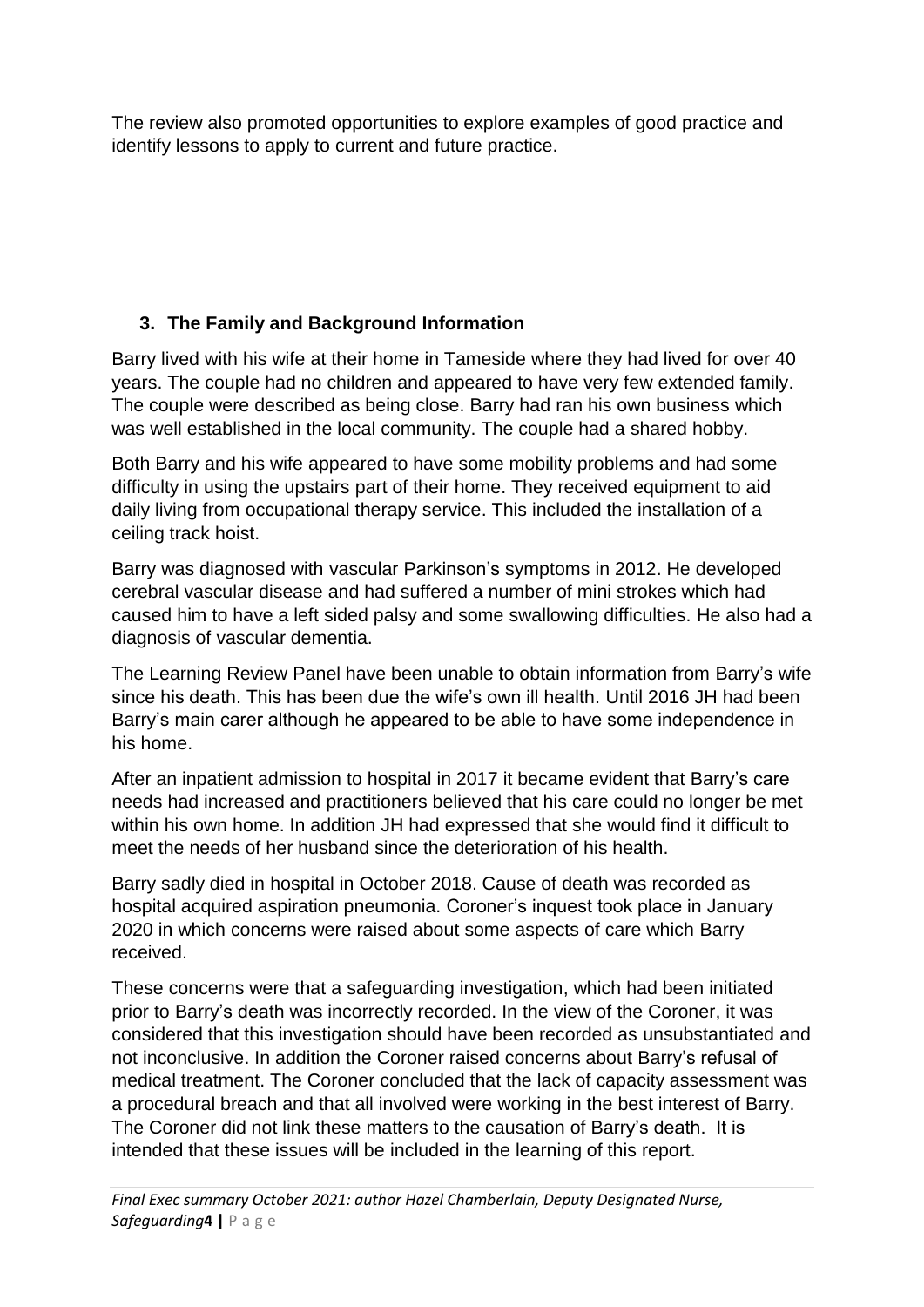#### **4. Analysis**

Guided by the terms of reference for this review, specific themes emerged following a systematic analysis of all the available information, both from agency records and from the practitioner event, as well as discussion with the review steering group. Exploration of each theme enabled rigorous examination of practice and identification of opportunities to improve multi agency adult safeguarding practice in Tameside.

## **5. Overall quality of support offered to Barry and family by agencies**

The multi-agency chronology demonstrated that agencies were overall effective in working together to ensure that they met the physical needs of Barry during his period of deteriorating health. Practitioners across agencies appeared to be working to carry out Barry's wishes with respect to his health needs and there is evidence that services contacted and responded between agencies as Barry's care needs progressed. There was consistent discussion about assessment of Barry's mental capacity to make decisions even though some concerns have been identified about the level of understanding of practitioners about the pathways to follow to make assessment of mental capacity.

There is also evidence that JH was supported in her caring role prior to hospital admission in July 2017. Services worked hard to ensure that Barry's care needs were met. There is evidence that she was assessed at key points in the progression of Barry's care needs to support her in her caring role.

There are, however, some concerns that although practitioners across agencies worked hard to ensure that Barry's health needs were met, this was often in the context of what practitioners perceived those health needs rather than what Barry and JH considered them to be. This is not to say that some interventions were not necessary but there is some concern that the impact of such interventions were not clearly shared with and/or understood by the family. The impact that some accepted working practices had on the family was not always considered. There was evidence that there were some missed opportunities for practitioners to explain some of the difficulties which Barry was experiencing and so at times he became "labelled" as non- compliant with treatment and practitioners believed that he was having a decline in his mental health with delusional thoughts of being poisoned.

There is little evidence provided which highlighted that either Barry or JH understood fully the nature of Barry's condition, expectations for disease progression and the impact which this may have on the short and long term outcomes for Barry.

There was little evidence that either Barry or JH were directly spoken with or had access to key practitioners to assist them to explore their fears about Barry's health. Rather than Barry being able to lead on his care needs, with support from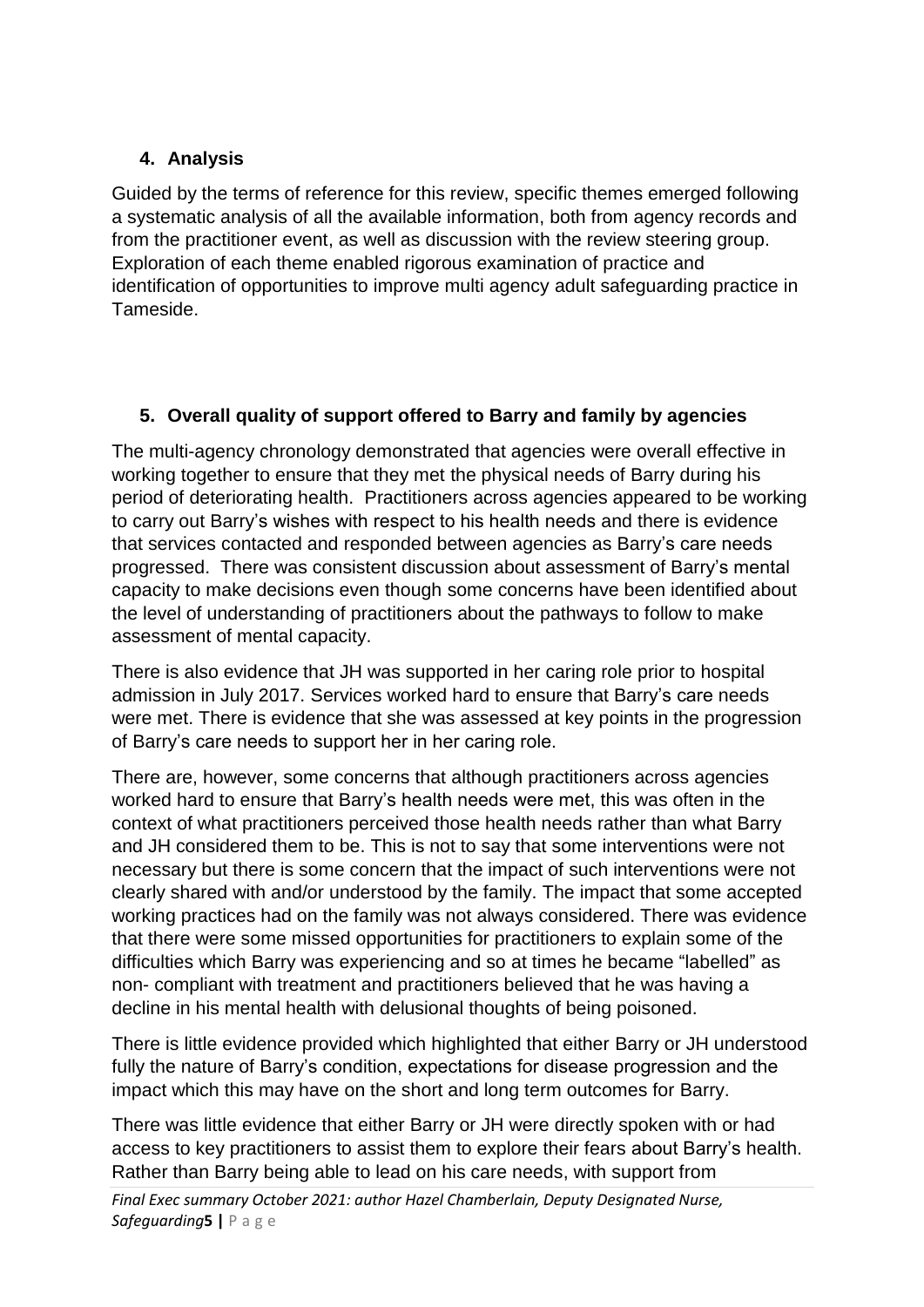practitioners, it appeared that he was being referred and/or allocated to services without the family or practitioners understanding the impact which this may have on his health journey. Practitioners were choosing on his behalf.

#### **6. Communication**

The way in which communication about a medical diagnosis is delivered to a client with a chronic illness and subsequent management of the symptoms, as well as emotional support available for the family, is indicative of any subsequent success of the management of the disease for the individual and family members even when the outcome of the illness is likely to be death.

In addition the individual and the family need to be able to feel that they are able to continue to manage any symptoms and adaptation of lifestyle so that a quality of life can be maintained. This will include the acknowledgment that relationships in families are likely to change between partners, children and extended family members. As disease progresses there is a need for the individual and the family to be prepared for deterioration of physical and emotional health and to be assisted with access to information to inform any new reality of that deterioration.

The most successful outcome is likely to require that practitioners support the individual and their family to feel that they are in control of the management of the chronic illness and that they have easy access to help and support from practitioners as the need arises. Multi- agency services wrap around the individual and their family so that they can through their journey safely. The client is in control as far as possible knowing that there is support from professionals to assist in moments of need including when the family are having difficulties.

During the timeline in which this review was undertaken it was clear that there was a consistent approach to multi agency discussion of the care which was required to meet Barry's deteriorating health needs. This included discussions with respect to JH's caring capacity. JH and Barry were included within this communication. When Barry could not attend the meeting it was clear that practitioners from social care and from the dietetic service met with him to share the outcome of meetings.

There was some evidence to suggest, however, that whilst the client and his partner were included in meetings, the meetings were practitioner led with a focus on what care practitioners believed Barry required and how it would be provided, rather than having a starting point of what the client and his partner perceived their needs to be. This is not to suggest that the practitioners should not need to make the family aware of what could or could not be provided but pathways of care were being determined by the multi -agency team for the family rather than with them.

Whilst discussions took place with the family by all services it is unclear whether either Barry or JH clearly understood the impact that this would mean on their lives. For example it was not clear that the family understood what was meant when Barry's care needs were being assessed to be at the level of him requiring 24 hour nursing care. This point is emphasised further when it becomes clear that some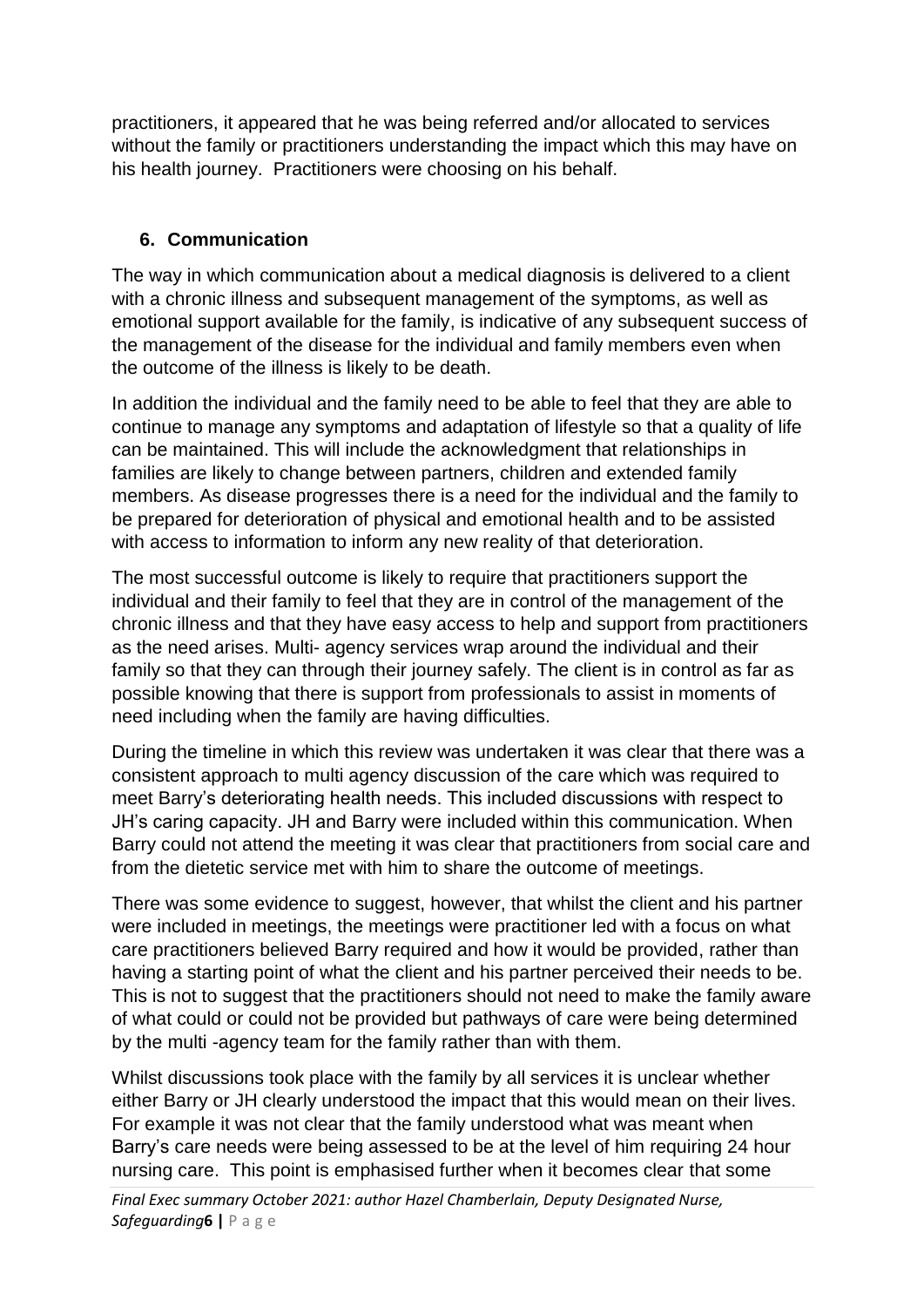months later Barry did not wish to remain in a nursing placement away from his home and was subsequently assessed by the Continuing Health Care Team as being suitable for returning home, even though there had been no improvement in his level of health and social care need. It is unclear whether this lack of understanding prompted both Barry and JH to be portraying differing messages to practitioners and potentially to each other.

Furthermore, different practitioners were undertaking conversations with the family at differing times. The chronology demonstrates that there was a slightly different discussion held with the family by each one. The meetings demonstrated that professionals did not always hold the same view of the care which should be undertaken or the mental capacity of Barry to make decisions about his care. This appeared to add to the level of understanding which Barry and JH had about what needed to be done and added to the confusion.

There is some evidence from the information gathered that communication with Barry and JH could have been improved. Whilst there was clearly much effort undertaken from practitioners such as speech and language therapists, dieticians and the GP to provide information, there is little to indicate that practitioners returned to the family to check level of understanding.

An example of this was with respect to the impact of PEG feeding and medication administration. A key omission was that there does not appear to have been consistent practice of returning to speak with either Barry or JH for continual assessment of their understanding to be measured. In addition as Barry's care progressed the couple were often not given explanation as to why events may be occurring, for example feeling of nausea and diarrhoea after being fed via PEG. It would have been good practice to return to speak with both Barry and JH to ascertain what had been understood and their response to the information. This omission was often made not just with respect to the clinical care which Barry was receiving but also with his wish to return home.

Because a number of services believed that Barry had overall mental capacity to make decisions about his health care he was considered to be non-compliant with some aspects of his care. Practitioners had difficulty in identifying whether at times some behaviours were indicative of a deteriorating mental health condition, fear that he was being poisoned, or an interpretation by some practitioners that Barry did not wish to continue to live. Mental Capacity assessments were not specific to one intervention. There was also evidence to the contrary when some practitioners did spend time in gaining some insight into his fears that Barry was not non-compliant with care but was afraid and was uncomfortable when the feeds were being administered.

#### **7. Key Worker/ Advocate for families**

A challenge of meeting the needs of a person who has chronic health condition is that service provision becomes more complex as multi-agency services mean that a greater number of practitioners may need to be involved in the care of the client. To lessen any confusion for the client and family it is accepted practice to have one key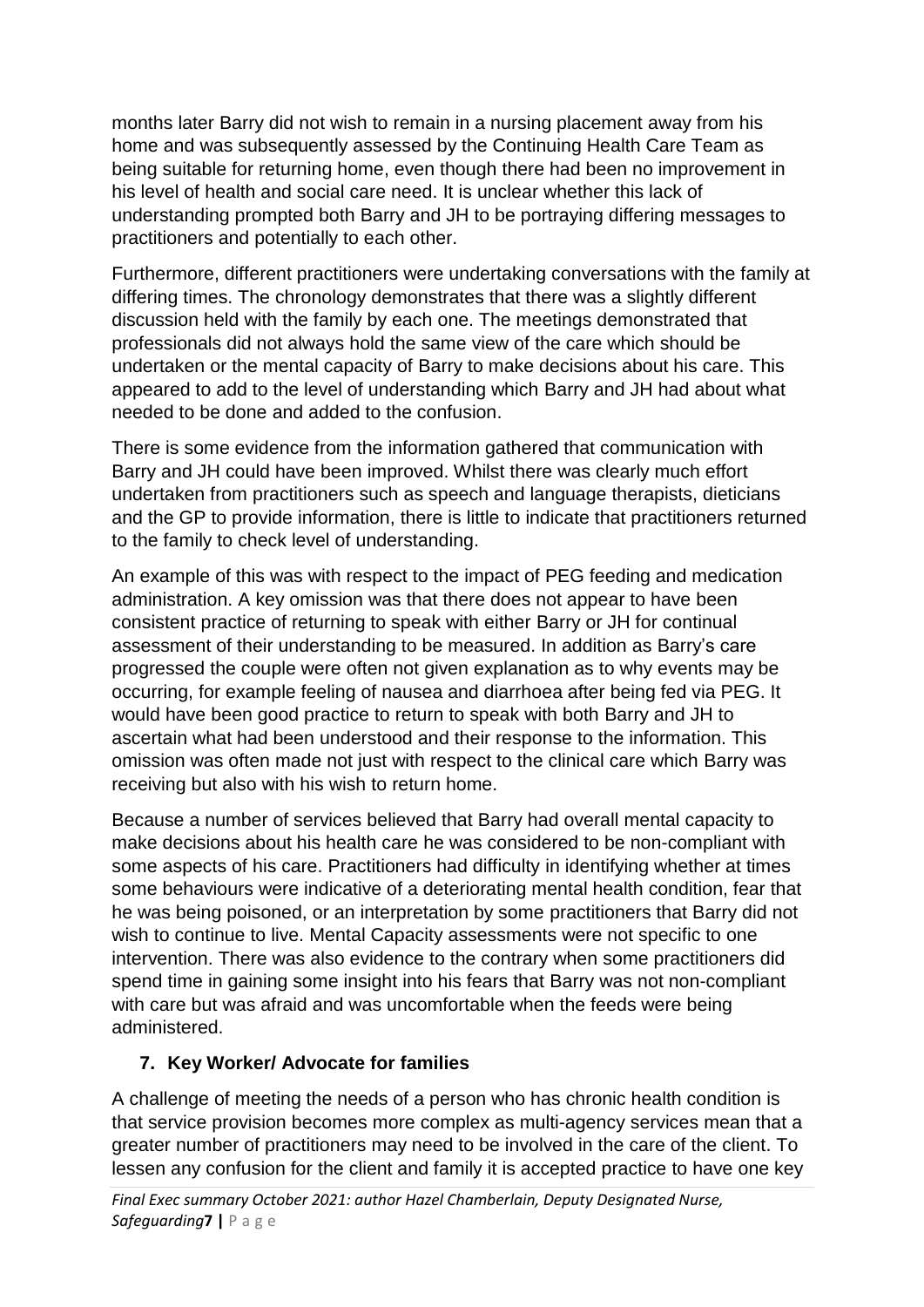point of contact for the family. The role of this practitioner is to continually assess the client and family response to the progression of the client's health condition, identify with all family members the nature of their concerns and work with them to ensure that they have understanding as to what was being said. The key practitioner would also address with other practitioners, on behalf of the client and family any conflicting information being given and identify any further service provision. There is a lack of clarity that Barry did have a key worker who was responsible for ensuring that the family obtained the support which they required. This was opportunity for GP, specialist nursing service from the neuro- rehabilitation service or social worker to have undertaken. This will be made a recommendation for agencies to implement.

Since the implementation of the Mental Capacity Act 2005, the need for generic practitioners in health and welfare services to act as an advocate for a client or family appears to have become confused with the need for advocacy to be considered only when the client is deemed to lack mental capacity to make their own decisions. Key professionals such as social work and nursing would usually accept that the practitioner from these services have a key role in undertaking the advocacy role. This is especially so when there is chronic ill health identified within the family whether or not the client is deemed to be capable of making decisions for themselves.

Care UK define the role of an advocate as the following:

*"To offer independent support to those who feel they are not being heard and to ensure they are taken seriously and that their rights are respected. It is also to assist people to access and understand appropriate information and services"*

*Care UK (2017)* 

Because practitioners believed that Barry did not lack capacity to make decisions until the immediate time before his death, it was reasonable that a formal advocacy arrangement for the family, as set out under the Mental Capacity Act 2005, would not have been considered. There was an opportunity, however, to formally identify which practitioner from any agency would take on the role of key worker with the family to act as support for the family to access care more simplistically and to help them understand the impact which any interventions may be having on Barry's health.

The combined chronology does demonstrate to some extent that a number of professionals did believe that they were the key worker for the family. However, this appears to be in the context that they believed that they were the representative from their own agency rather than the single point of contact for overseeing the overall service provision to the family. The impact which this had was that the family were having a number of care plans rather than one combined approach to their care. The Learning Review Panel discussed that there is a role for the local Neighbourhood Team model to be applied here and this will be made a recommendation from this review.

#### **8. Specialist Health Services**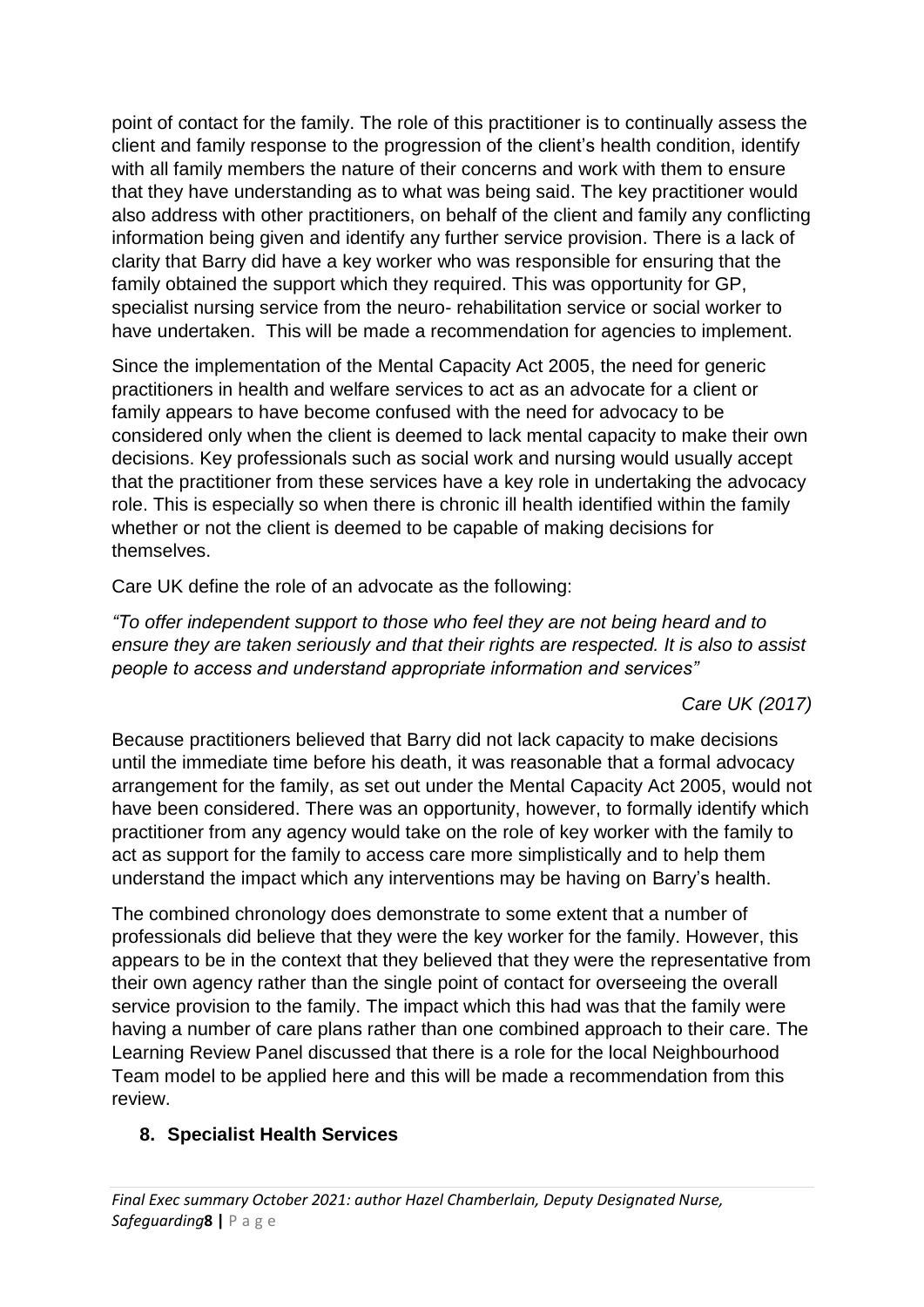Health care in the UK has long recognised as good practice the need for development of specialist multi agency teams for some chronic health conditions to work with individuals and their families. The purpose of the specialist team is to ensure that the client can be cared for by professionals who hold key knowledge and skills about the nature of the health condition, know the contemporaneous clinical management of disease progression and can act as a repository to assist the family in accessing appropriate support and information to meet their needs. The specialist health service will normally consist of a range of disciplines working together to assess the needs of the client and their families with an objective to ensure that optimal quality of life is maintained throughout the progression of the disease.

There is normally an allocation of a key worker for the client and their family. Specialist services work with generic health services as well as other agencies and advise on the most appropriate services to meet the need of the client and their family. Specialist practitioners will also offer advice, support and training to generic multi agency practitioners so that the care received by the family is appropriate to need. A fundamental role of this individual practitioner is to ensure that the family have opportunity to develop a relationship with a practitioner so that emotional support is available to the family and families can be supported to gain access to the care they require in a coordinated way. The family can contact a person from the specialist service so that they can be signposted to care which may address a specific care need and they can help also the family in overcoming barriers to accessing services as necessary. It is usually a specialist nurse who undertakes this role but could be anyone with whom a family develops a rapport.

This does not appear to have occurred in the care of Barry. Practitioners such as GP service were making referral to the Neuro Rehabilitation Team in order to access specialist interventions for Barry rather than the team being involved in the early part of Barry's diagnosis of Parkinson's disease. A team had had a conversation with the family in June 2017 that Barry's condition was now deteriorating. Once Barry was moved to a nursing facility, his GP changed. This meant that a new neuro rehabilitation team in the Tameside area was now responsible for his care and the old team transferred. Until July 2018, when the GP made referral back to the team, there was no involvement from the new Neuro Rehabilitation Team. The reason for this is unclear.

When a second referral was made to the new team by the GP, they felt that there was not a role for them to support Barry. This was because the GP had specifically requested that the team sign post or provide a specific intervention to Barry with respect to improvement of his communication needs. The team felt that they were unable to do this. It was for a specific task rather than an assessment of need. The referral had been made for a specific communication service to be provided.

#### **9. Care of Family and Carers**

When caring for a client with a chronic health condition respective codes of practice for practitioners from all health and welfare agencies promote the duty of care to the individual. The main caregivers, however, to our clients are usually not practitioners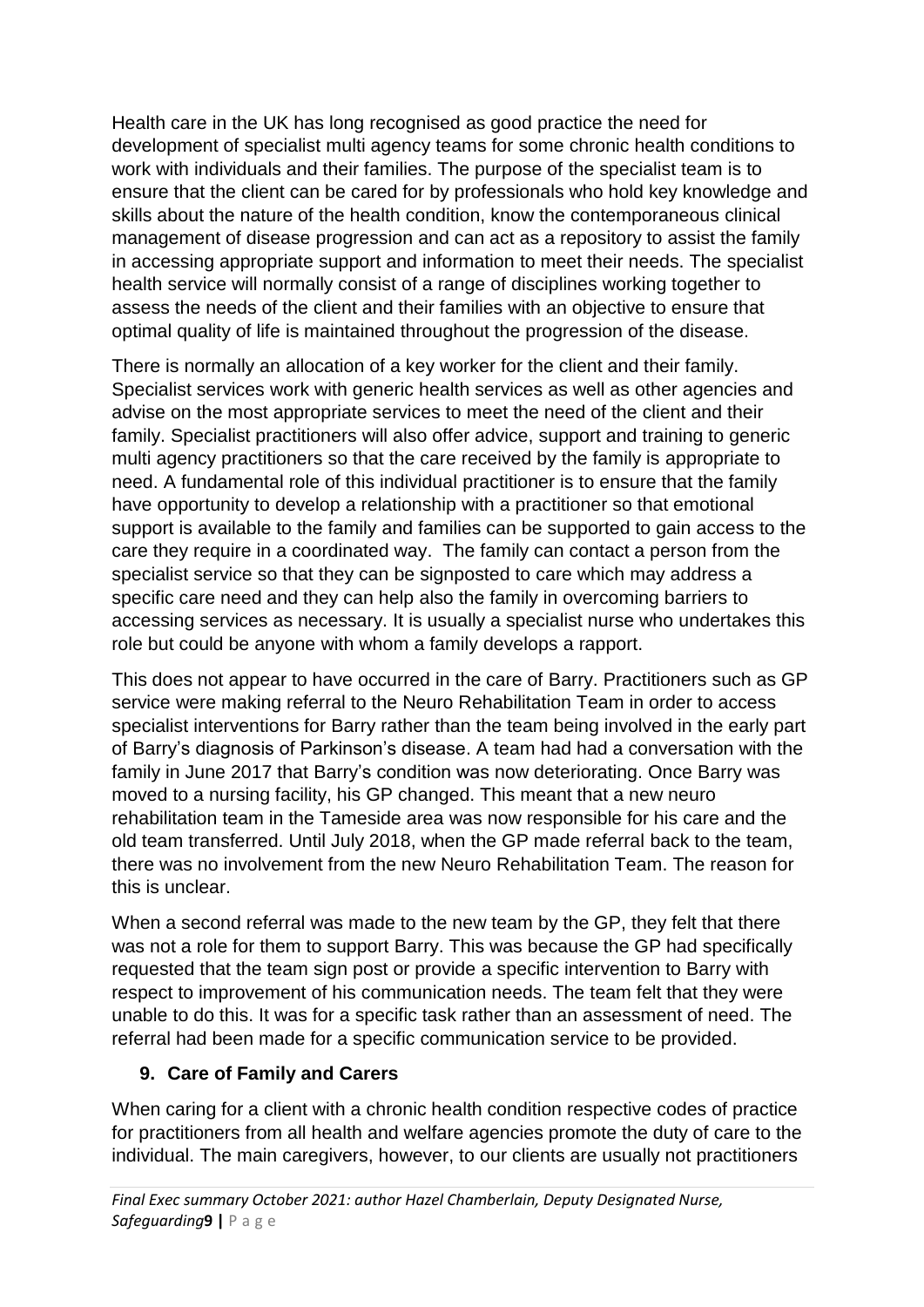but family members. Practitioner support for the carer often becomes unclear especially if the needs of the family member conflict with those of the client.

JH and Barry appear to have lived a life in which they had been reliant and supportive of each other with very little extended family support. JH had been the main carer for her husband from the time that his health was deteriorating and had been assessed appropriately at key times through carer's assessments. JH had expressed that she wished to care for Barry until the time in which she was no longer able to do so. In addition JH had some deteriorating health needs of her own which may have impacted on her ability to care for Barry.

There was some indication that prior to November 2017 there were some episodes when JH was not given full support to care for Barry. For example, Barry had been discharged from hospital with a prescribed pureed diet feeding regime which JH reported to staff he was reluctant to take. JH was advised to contact dietetic services but was subsequently informed that because Barry was now discharged from the hospital that JH would need to make contact with a number of other services herself, to discuss alternative feeding regime and for re referral to be made back to the dietetic service. This is an example of how the allocation of a key practitioner/advocate to work with the family is important. It was a missed opportunity to support JH in her caring role. Barry's refusal of fluids was a key factor in his readmission to hospital after this time and there is a possibility that this admission may have been prevented if JH had been provided with practical support at this time to assist Barry with a suitable feeding regime.

From November 2017 there appeared to be differing opinions about JH's ability to meet Barry's care needs when he was discharged from hospital. JH was being taught how to administer food and fluid via a PEG but other practitioners believed that they were concerned about JH's mental capacity to retain information. Decision was made at a multi- agency meeting that Barry now met the requirement for twenty four hour nursing care to be given. JH stated that she wished to continue to care for Barry but practitioners persuaded her that Barry needed to be moved to an nursing facility and that home was no longer an option. There is some evidence that some practitioners questioned this decision prior to discharge. Over the following months the couple appear to have been expressing conflicting messages as to the possibility of Barry returning to the family home and JH's ability to meet his care needs.

In the final month before Barry's death a multi- agency meeting made a decision that they would take measures to assess the possibility of Barry returning to his home. Even though JH was present at the meeting and stated that she would no longer be able to care for Barry, the possibility of his return was still pursued. An assessment of the home identified that Barry's return to the property was no longer a possibility but JH's expression of no longer being able to carry out his care was not a factor for this decision.

There is evidence too that the couple's relationship was put under strain. It is unclear whether Barry understood that his partner would have been willing to care for him but felt that she was unable to. JH may have been able to meet her husband's care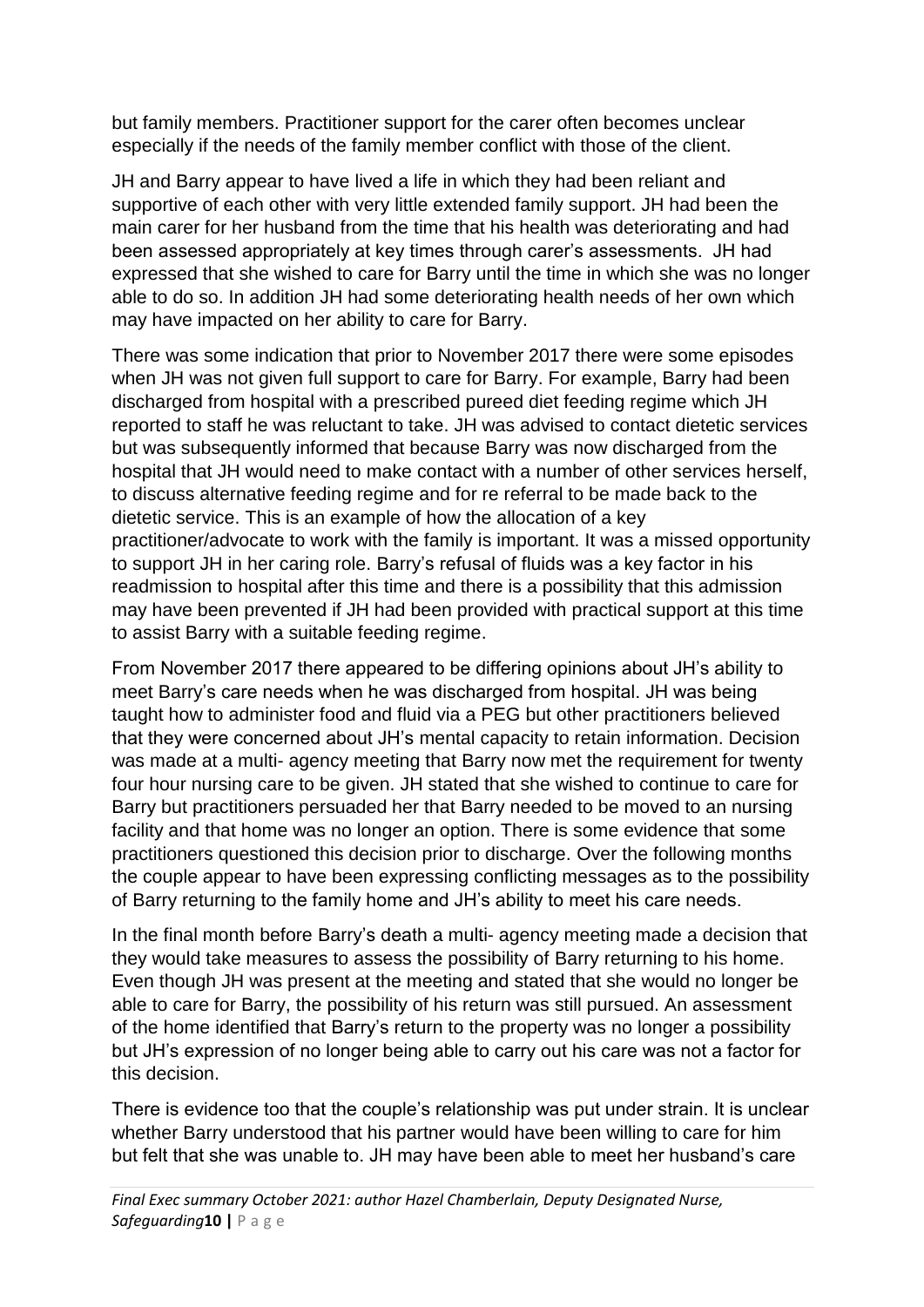needs had the package of support on offer included how she would be supported to carry out the role.

## **10.The Quality and Frequency of Carers' Assessments**

Section 10 of the Care Act 2014 makes requirement of local authorities to carry out a carer's assessment for any person who is caring for another adult unless the carer is a paid employee. The purpose of this part of the Care Act 2014 legislation is to ensure that carers are aware of the role that they have agreed to undertake and to ensure that they can be afforded with the relevant resources to carry out the role effectively.

There should be no implicit expectation from services that family members including partners will wish to care for a loved one and if they are prepared to undertake such a role, they need to be clear of support available to them (Age UK 2018). Once a carer's assessment has been completed a plan is put into place to ensure that the care needs of the individual can be met with the identified resources available to the carer to carry out their caring role.

The legislation appears unclear as to whether reassessment of a carer needs to occur. However, as care needs of the person changes as well as circumstances of the carer it is reasonable to assume that further assessment should be made.

Discussion with the review and information provided within the chronology, identified that there is a potential expectation from practitioners that partners of the individual with care needs would ultimately have some responsibility to provide that care unless there is good reason which would make this arrangement unpractical.

In the early part of the chronology provided to the panel it was evident that JH wished to continue caring for Barry and coordinated care for him with the assistance of a care company. There is evidence within the records of Adult Social Care that JH had received assessment by them on a regular basis since 2014 and that these had been amended accordingly as her own health needs had deteriorated as well as those of Barry. JH had expressed a wish in 2017 that she would wish to continue to care for her husband until they were no longer able to be together.

During an admission to hospital in October 2017 further multi-agency assessment was made which indicated that Barry required 24 hour nursing support and that this could only be provided away from the couple's home environment. JH agreed that she would no longer be able to meet Barry's care needs and a substantial package of care was put into place. There is evidence that Barry also agreed to the package of care. There is some evidence to suggest that JH had been persuaded by practitioners that Barry should not return home to the home environment with a 24 hour nursing package.

A latter assessment in July 2018 appears to have made no consideration of JH's expressed views about caring for her partner. This illustrated how practitioner perception of the role of family as carers may impact on care delivery of a person.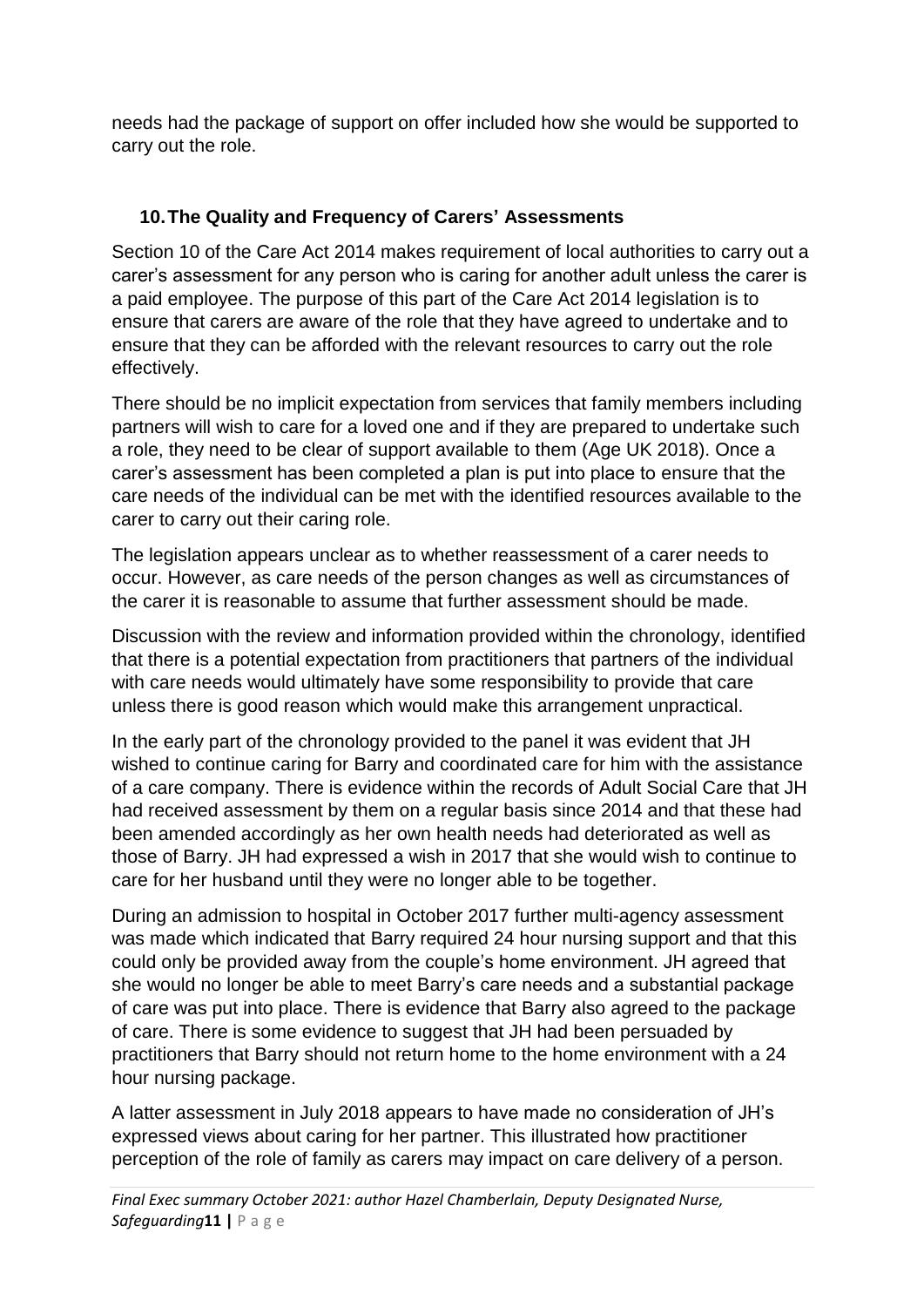This may have served to emphasis even further to JH any potential feelings of inadequacy which she may have felt from being no longer able to care for her husband.

#### **11.Assessment of Mental Capacity**

There is marked difference in practice with respect to the assessment of mental capacity which had been undertaken by Adult Social Care and those from other agencies. Adult Social Care focused, correctly, on Barry's overall capacity to make decision with respect to where he wished to live and the type of care which he wished to receive. There is evidence that Barry retained this capacity until very near to the time of his death.

The chronology illustrated that there was often conflict between professionals as to whether Barry had capacity to make decisions relating to a number of aspects of his health and care needs. He was not assessed on his ability to make decision on a specific issue. There are a number of occasions when practitioners were questioning Barry's level of understanding about the care he required and continued to deliver some aspects of his care for which he was appearing to communicate that he did not wish to receive. In some multi-agency teams it was clear that there continued to be disagreement about the level of mental capacity which Barry had. This continued until two weeks prior to Barry's death when mental health professionals made assessment and deemed Barry to not have capacity. It is likely that at this time Barry's capacity to make decisions had deteriorated anyway as a result of his worsening health.

There were a significant number of occasions when best interest meetings had been called with some effective decision making being carried out. However, prior to the best interest meeting there was no evidence presented to the panel that Barry's mental capacity had been assessed effectively to suggest that best interest meeting was necessary. The best interest meeting was not specific to one aspect of Barry's care and so in effect became a multi-agency meeting, with a more generic focus about care planning for Barry's overall deteriorating care needs rather than his best interests for a specific element of care.

The practitioner event identified that health practitioners working in acute health services will often ask for referral of clients to mental health services for the purpose of mental capacity assessment. This practice identified further that practitioners have potentially not understood that the practitioner who is undertaking a specific intervention is the person who is responsible for making the assessment. There was evidence too that because mental capacity had been assessed by other agencies for other aspects of Barry's care, it was believed that this assessment was transferable to other decisions which needed to be made.

The Integrated Foundation Trust informed the review panel that a number of changes had been made in training in order to address the implementation of the requirements of the Mental Capacity Act 2005 within safeguarding training in the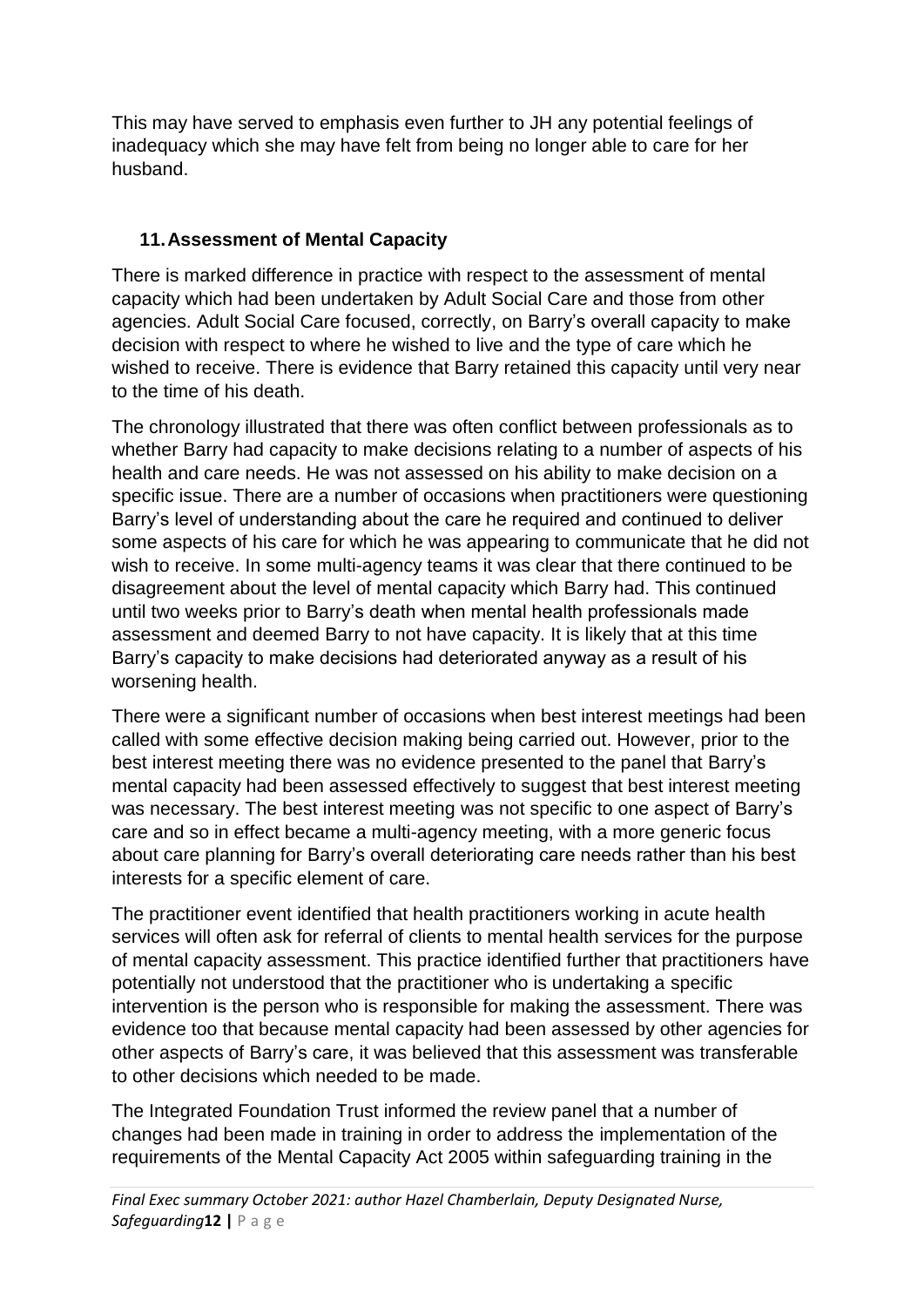organisation. A multi-agency recommendation will be made in this review to ensure that all agencies working with people with chronic health problems are aware of procedures to be followed with respect to assessment of mental capacity as well as ensuring that there are procedures to ensure that audit of practice occurs.

## **12.Administration of Covert Medication**

The Mental Capacity Act 2005 identifies that procedures to administer covert medication to a client require that a full assessment of mental capacity should be undertaken prior to the administration. There was evidence that hospital nursing staff had administered covert medication without this assessment having been undertaken. This was in contrast to the nursing home setting where practitioners contacted the GP for permission to administer. This was denied by the GP as the GP service believed that Barry did have mental capacity to make decision.

The Integrated Care Foundation Trust have identified that there was a lack of clarification and since this time have revised their covert medication policy and have taken steps to highlight and make aware to staff within clinical areas of the trust of the requirements. Recommendation will be made in the review to ensure that other services such as nursing homes, GP practices have also ensured that they are administering covert medication to clients lawfully.

## **13.Referral to Mental Health Services**

Barry was referred to mental health services for a number of reasons. These related to the assessment of his mental capacity with respect to his ability to make decisions about all aspects of his management but also because some of the communications which practitioners had were leading them to believe that Barry was developing a deterioration in his mental health state.

In addition, because Barry also had a diagnosis of vascular dementia, practitioners who were involved with the practitioner event believed that multi agency services consider it to be necessary for assessment of the client by a mental health practitioner. This practice, whilst recognised that this is routine in the UK, was considered to be inconsistent with pathways for dementia management internationally, the UK being one of the only countries where the impact of vascular dementia on a person's ongoing mental capacity is assessed by psychiatry services. The belief from practitioners from the panel and at the practice event was that this assessment should be made through referral to neuro rehabilitation medicine as the condition is essentially one which is a brain injury. This observation requires some further consideration as currently legislation in the UK ( Mental Capacity Act 2005) requires the involvement of mental health services to make assessment formal assessments – for example in making application for deprivation of liberty safeguards. Further discussion at the Learning Review panel was that this learning requires to be shared with national strategic and policy makers for health services so that changes can be considered nationally.

## **14.Conclusion**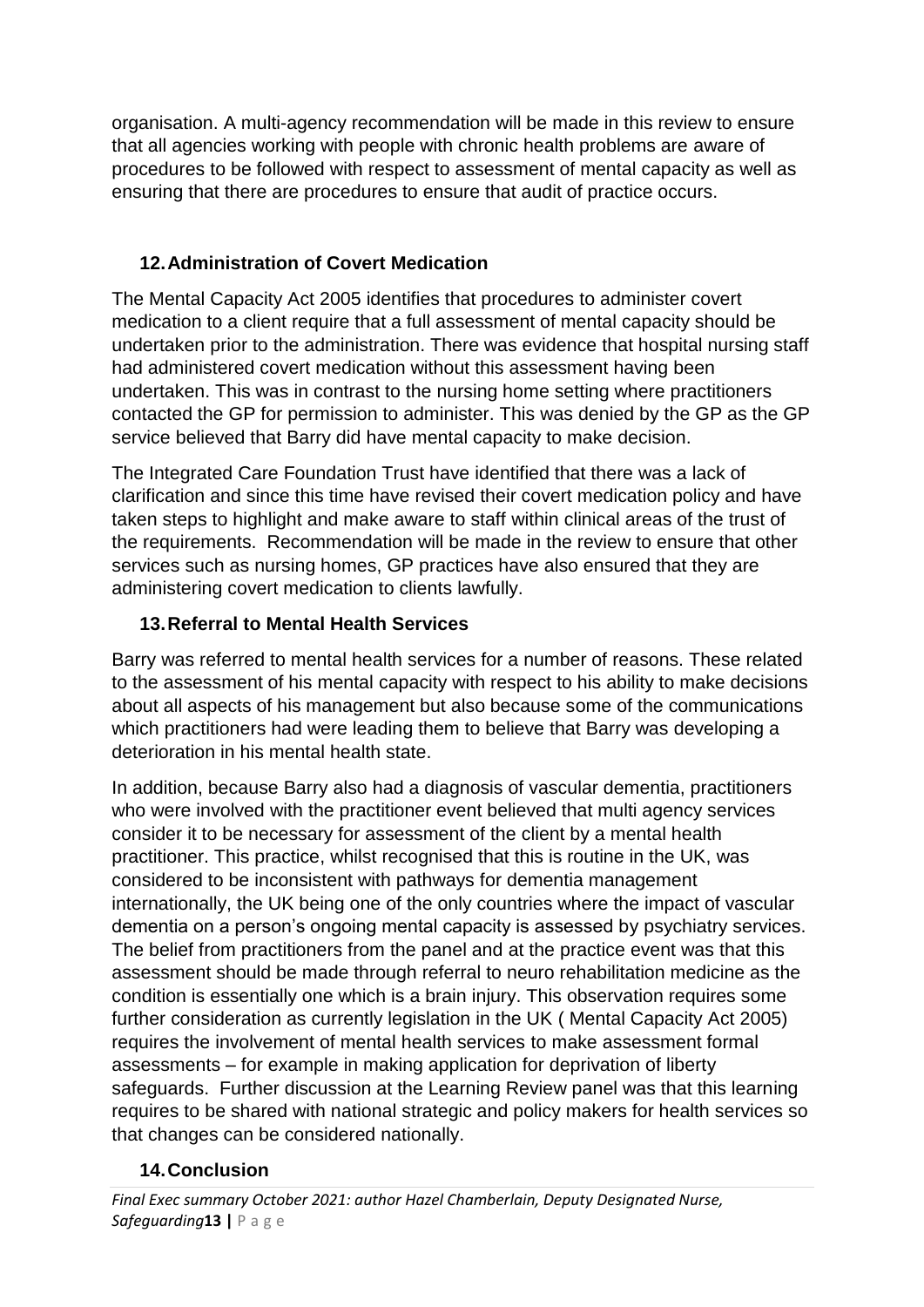Barry appeared to have been a very independent person. He had been diagnosed some time before the timeline of this review with symptoms of vascular Parkinson's disease. He had chronic difficulty with swallowing which was believed to be the result of a number of strokes and a developing vascular dementia. Barry had developed communication difficulties along with swallowing difficulties which had caused some frustration for him in being able to discuss symptoms of his illness and the way in which some symptoms of interventions were having on his overall daily living.

Information gained for the safeguarding adult review indicates that Barry had mental capacity to make decisions until the last few weeks of his life.

A key turning point in the deterioration of Barry's health was in November 2017 when his care needs increased significantly and he was assessed as requiring twenty four hour nursing care in a nursing home. This seemed to change Barry's perspective of his care. The main change appeared to be highlighted by the intervention of the insertion of the PEG. This impacted on his life because he was no longer able to take fluid and diet orally, he appeared to be in chronic discomfort, his wife was no longer his main carer and he was assessed as being required to live away from his home environment.

Barry was having discomfort after the insertion of the PEG. These were side effects which are consistently commonly expressed by patients who have this intervention. There was little clarity, however, that this was explained to Barry or JH and/or reviewed Barry believing that staff were trying to poison him and his apparent noncompliance with the procedure.

This also led to a perceived lowering of his mood and potential that he was developing mental ill health symptoms. Some of these symptoms were considered to be as part of his deteriorating health due to Vascular Parkinson's Disease.

There is evidence that practitioners from all agencies worked very hard in trying to ensure that Barry had all services available to him to support him and JH to meet his deteriorating health needs. The care offered to the family, however, was often related to either one particular element of his care requirement which then often had impact on another aspect of his care.

Although teams had regular meetings together there did not appear to be an overarching care plan to which all services worked. There was no allocation of a key worker/service in which the family could develop a rapport. In addition there appeared to be no system in place so that once assessments were undertaken by any agency they were then reflected upon at a later date.

A key example of this was that in November 2017 the most suitable placement for Barry was agreed to be twenty four hour nursing care away from the family home. Although there had been further deterioration of Barry's health needs nine months later, further assessment was made which made Barry returning to his home was a possibility. By this time JH had her own deteriorating health need and although she expressed that she was no longer able to care for her partner the assessment was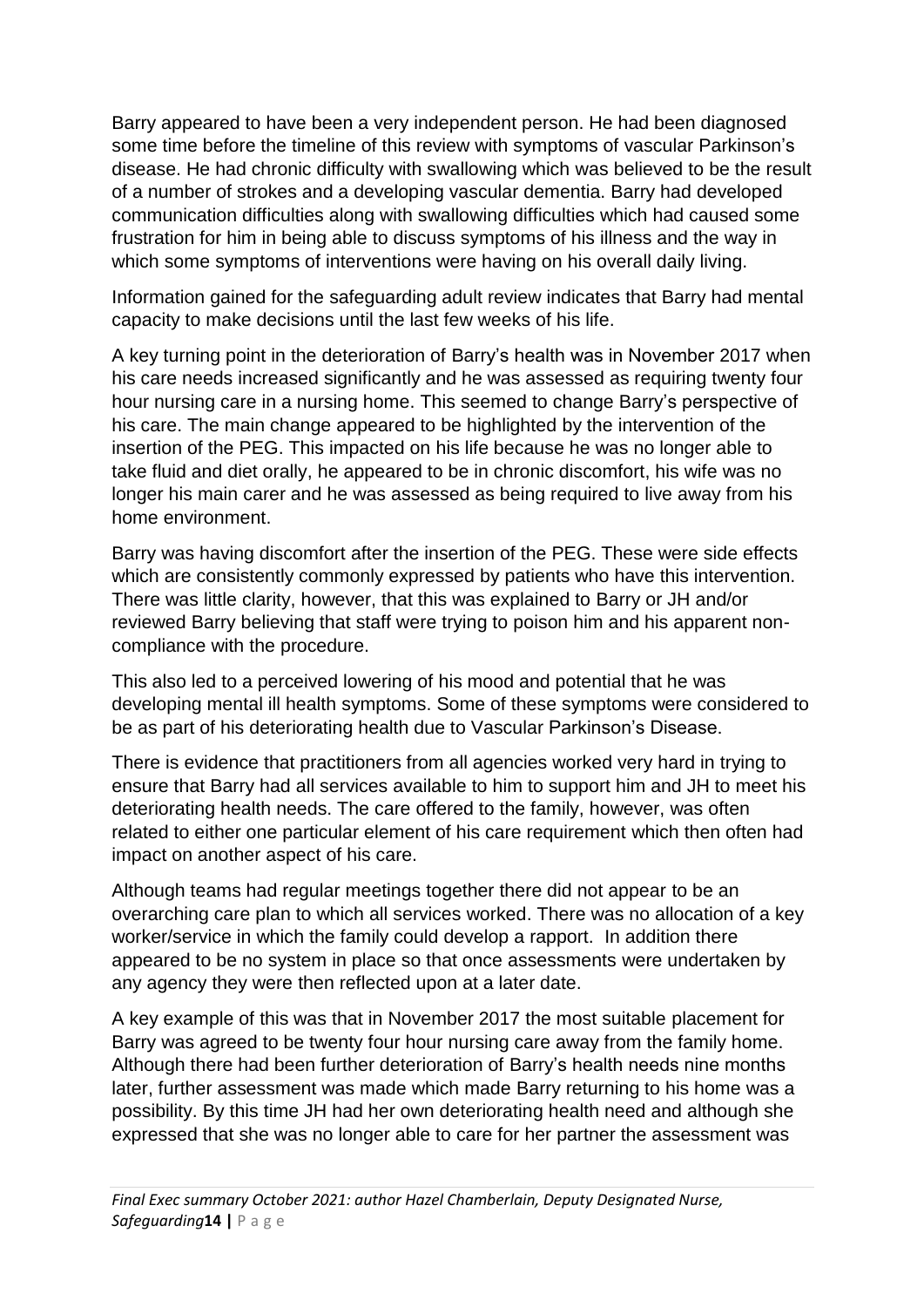pursued. This latter assessment appears to have made no reference to previous assessment or an earlier carer's assessment.

Whilst the majority of services believed Barry to have mental capacity to make decisions, this was not always documented. There was no explicit information from any agency which stated that Barry's mental capacity to make decisions about specific elements of his care had been assessed. This identified that practitioners are still unclear about the purpose of the mental capacity assessment and the pathway to follow. It was also clear that some practitioners do not understand which practitioner should undertake the assessment.

The review has also identified the need for very robust multi agency support of family members who are the main carers for the client. Prior to Barry's admission to hospital in July 2017 JH was the main carer for Barry and she identified that she was prepared to undertake this role for as long as possible. It appears that on the whole she had support to carry this out and it was evident at the practitioner review that the allocated social worker had developed a good rapport with the family and assisted them to manage all elements of care within the family home. There were occasions when JH had found caring for Barry to be difficult. An example which demonstrated this was with respect to feeding. It was disappointing to see that she was not supported to be re referred back to dietetic services even though she had prompted this action herself. This delay in her being able to access help may have resulted in Barry becoming dehydrated and having to be readmitted to hospital on the following week. Access to help from the dietetic service may not have necessarily stopped admission but this episode was an example of practitioners not supporting a carer.

#### **15.Learning and Reflections on Practice.**

Adult social care confirmed that multi agency meetings for clients who have chronic health conditions are regularly undertaken. However, the meetings do not include all practitioners across agencies who may be having input into the overall care of the client and his/her family. This means that agencies are often working to more than one plan of care. This potentially means that the family are facing some conflict in the management of care. The family needs to be involved in the meetings and take a lead role in devising an overall multi agency care plan. The Panel was informed that since this safeguarding adult review, invitations have been extended for all practitioners involved in the care of a client to attend the multi-agency meeting.

There was no formal allocation of a key worker or one person who could act as an advocate for the family although all agencies may have believed that they were the key person working with Barry. As a result the family and other professionals were often confused or not aware of decisions being made.

Although resource issues did not have a focus of the review, it became evident that whist some gaps to care provision had been identified there was also some duplication of services which were offered to Barry. The development of a multiagency approach to his care, with one overriding care plan may have meant that he was able to access the right service in the right place and in a timely manner to meet Barry's needs.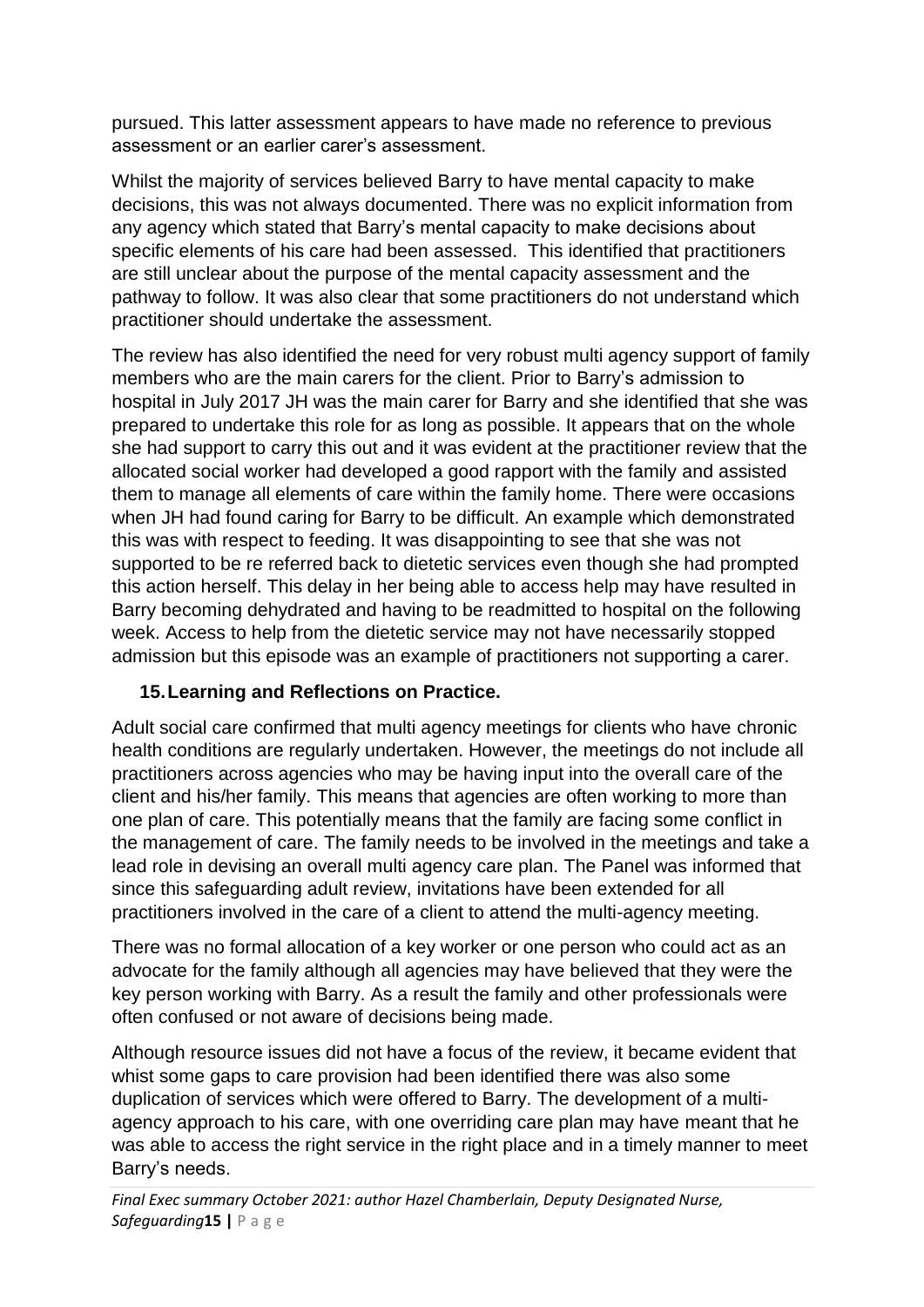There was confusion as to the role of specialist health services i.e. the neuro rehabilitation services and mental health services. It was unclear whether these services were providing direct clinical care to Barry or otherwise.

Whilst overall communication with the family was good there were few occasions when practitioners consistently returned to the family to check level of understanding or their views on the ongoing management of Barry's care.

Carer's assessments were carried out promptly and appropriately at key points which usually involved a change in Barry's care needs. These are not usually shared with other agencies so there was a lack of understanding of JH's views and abilities to carry out care for her partner from other agencies. The Panel learnt of the potential impact on the care planning of Barry as other agencies who were involved in decision making about the management of Barry's care were unable to include such information into the overall management plan of his care.

Although there was consideration given to the implementation of the Mental Capacity Act into the care of Barry, there was confusion about the pathways to follow. This requires further training to clarify the roles of all professionals in the assessment of mental capacity to make decisions and best interest meetings.

It also became evident that there was a lack of clarity about the use of covert medication with clients. Although information was received from the Tameside and Glossop Integrated Care NHS Foundation Trust that there had been a review of these processes within the Acute Trust there is a need that this clarity is also assured within care home settings and other agencies.

Since 2019 some services have been brought together as part of primary care networks. GPs are being asked to put in place advanced care plans for all our patients in care homes in conjunction with care home staff. The Primary Care Network is required to employ care co-ordinators for patients. Although this model is in the early stages of development there is a potential opportunity for this role to undertake the lead practitioner role for clients who have complex health needs.

The Learning Review Panel discussed the need for a model of care based on "Team round the Adult" to be implemented within Tameside. The Panel believed that all elements of learning which had been identified within this review could potentially be addressed in the use of such a model. This may be considered as an alternative to current models in place or a hybrid model be developed.

A significant key learning point of this review was raised at the Practitioner Event. Mental health services discussed the differences in international practice in the management of vascular dementia. The management of pathways for this condition within the UK guidelines is given to the mental health services to lead. Legislation such as the Mental Capacity Act 2005, specifically in the application of Deprivation of Liberty Safeguards requires a mental health consultation to be undertaken as part of this process. However, research from Europe and America demonstrates that lead health services for such a condition is usually undertaken by neuro rehabilitation